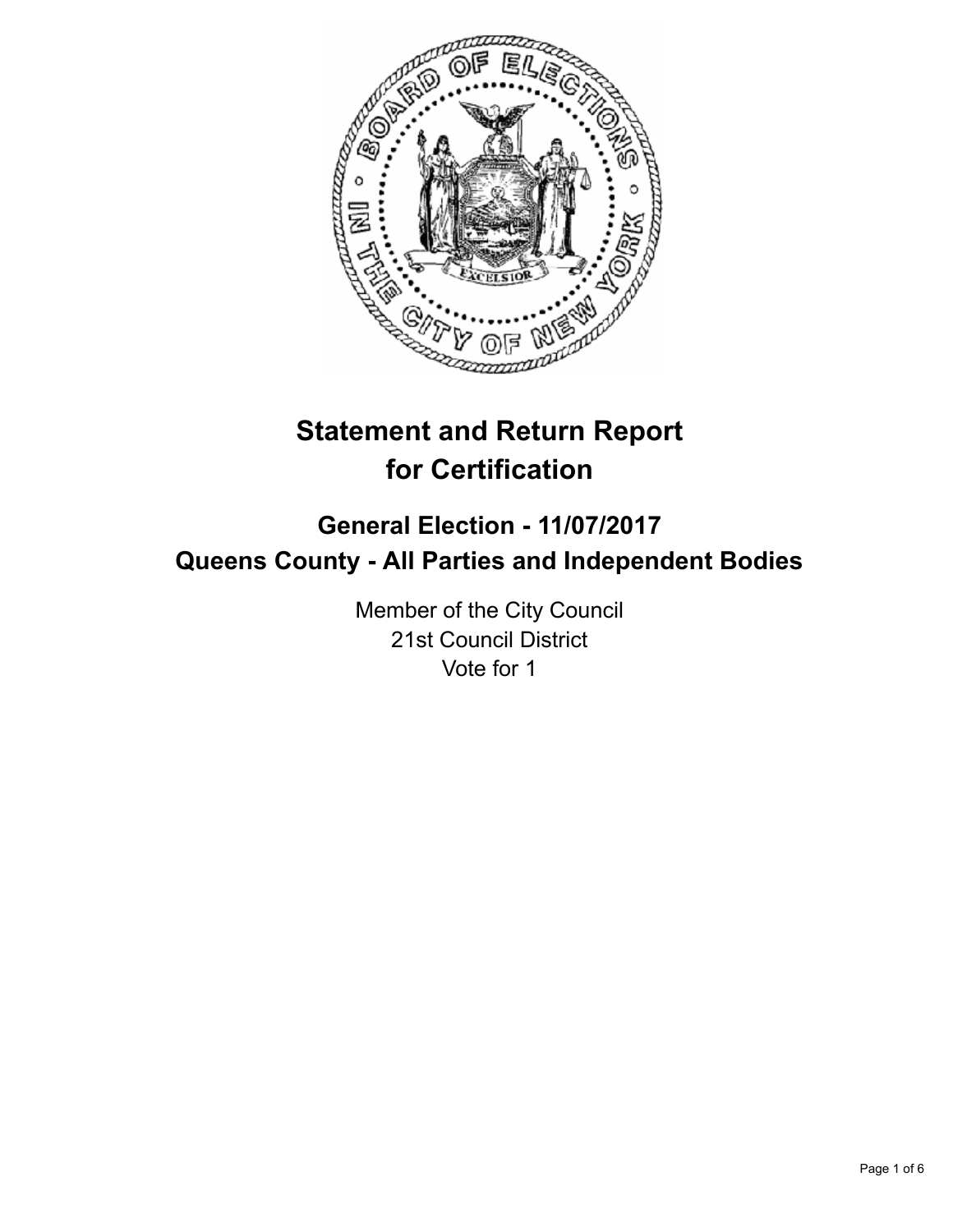

## **Assembly District 27**

| <b>PUBLIC COUNTER</b>                                    | 0 |
|----------------------------------------------------------|---|
| <b>MANUALLY COUNTED EMERGENCY</b>                        | 0 |
| ABSENTEE / MILITARY                                      | 0 |
| AFFIDAVIT                                                | 0 |
| <b>Total Ballots</b>                                     | 0 |
| Less - Inapplicable Federal/Special Presidential Ballots | 0 |
| <b>Total Applicable Ballots</b>                          | O |
| FRANCISCO P. MOYA (DEMOCRATIC)                           | 0 |
| FRANCISCO P. MOYA (WORKING FAMILIES)                     | 0 |
| <b>Total Votes</b>                                       | 0 |

## **Assembly District 34**

| <b>PUBLIC COUNTER</b>                                    | 1,495          |
|----------------------------------------------------------|----------------|
| <b>MANUALLY COUNTED EMERGENCY</b>                        | 0              |
| <b>ABSENTEE / MILITARY</b>                               | 21             |
| <b>AFFIDAVIT</b>                                         | 13             |
| <b>Total Ballots</b>                                     | 1,529          |
| Less - Inapplicable Federal/Special Presidential Ballots | 0              |
| <b>Total Applicable Ballots</b>                          | 1,529          |
| FRANCISCO P. MOYA (DEMOCRATIC)                           | 1,172          |
| FRANCISCO P. MOYA (WORKING FAMILIES)                     | 72             |
| CRISTINA FURLONG (WRITE-IN)                              | 3              |
| DANNY DROMM (WRITE-IN)                                   | $\overline{2}$ |
| ERAN MONSERATT (WRITE-IN)                                | 1              |
| ERYCKA MONTOYA (WRITE-IN)                                | 1              |
| <b>GERSHON GOLDMAN (WRITE-IN)</b>                        | 1              |
| HIRAM MONSERRATE (WRITE-IN)                              | 7              |
| JESSIE VENTURA (WRITE-IN)                                | 1              |
| RICHARD A PERRY (WRITE-IN)                               | 1              |
| RIGOBERTO VILLALVIR (WRITE-IN)                           | 1              |
| UNATTRIBUTABLE WRITE-IN (WRITE-IN)                       | 4              |
| <b>Total Votes</b>                                       | 1,266          |
| Unrecorded                                               | 263            |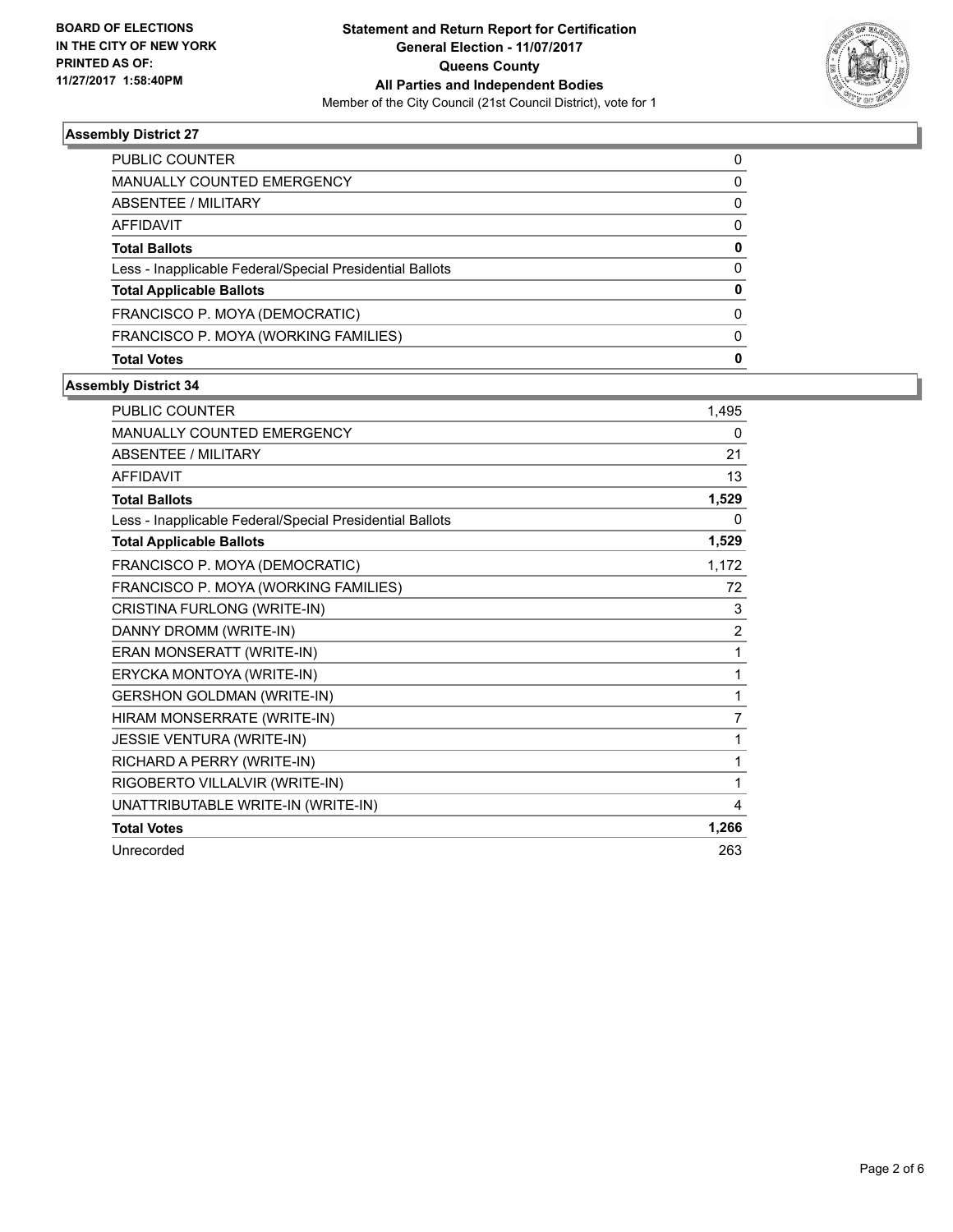

## **Assembly District 35**

| <b>PUBLIC COUNTER</b>                                    | 5,725          |
|----------------------------------------------------------|----------------|
| MANUALLY COUNTED EMERGENCY                               | 0              |
| <b>ABSENTEE / MILITARY</b>                               | 317            |
| <b>AFFIDAVIT</b>                                         | 49             |
| <b>Total Ballots</b>                                     | 6,091          |
| Less - Inapplicable Federal/Special Presidential Ballots | 0              |
| <b>Total Applicable Ballots</b>                          | 6,091          |
| FRANCISCO P. MOYA (DEMOCRATIC)                           | 5,045          |
| FRANCISCO P. MOYA (WORKING FAMILIES)                     | 244            |
| ALEX MERCED (WRITE-IN)                                   | 1              |
| <b>BRIAN ROJAS (WRITE-IN)</b>                            | 1              |
| <b>BRUCE SPRINGSTEEN (WRITE-IN)</b>                      | 1              |
| CATALINA VEGA (WRITE-IN)                                 | 1              |
| DANA JEFFREY-WILLIAMS (WRITE-IN)                         | 1              |
| DAVID SAMUEL (WRITE-IN)                                  | 1              |
| ERYCKA MONTOYA (WRITE-IN)                                | $\overline{2}$ |
| HIRAM MONSERRATE (WRITE-IN)                              | 21             |
| INETHA WHITE (WRITE-IN)                                  | 1              |
| JOHN VERCO (WRITE-IN)                                    | 1              |
| LUCIA R. SANCHEZ (WRITE-IN)                              | 1              |
| MARVIN JEFFCOAT (WRITE-IN)                               | 1              |
| PAUL D GRAZIANO (WRITE-IN)                               | 1              |
| PAUL VALLONE (WRITE-IN)                                  | 1              |
| STEPHEN BEAR (WRITE-IN)                                  | 1              |
| UNATTRIBUTABLE WRITE-IN (WRITE-IN)                       | 10             |
| <b>Total Votes</b>                                       | 5,335          |
| Unrecorded                                               | 756            |

#### **Assembly District 36**

| <b>PUBLIC COUNTER</b>                                    | 0 |
|----------------------------------------------------------|---|
| MANUALLY COUNTED EMERGENCY                               | 0 |
| ABSENTEE / MILITARY                                      | 0 |
| AFFIDAVIT                                                | 0 |
| <b>Total Ballots</b>                                     | 0 |
| Less - Inapplicable Federal/Special Presidential Ballots | 0 |
| <b>Total Applicable Ballots</b>                          | 0 |
| FRANCISCO P. MOYA (DEMOCRATIC)                           | 0 |
| FRANCISCO P. MOYA (WORKING FAMILIES)                     | O |
| <b>Total Votes</b>                                       | 0 |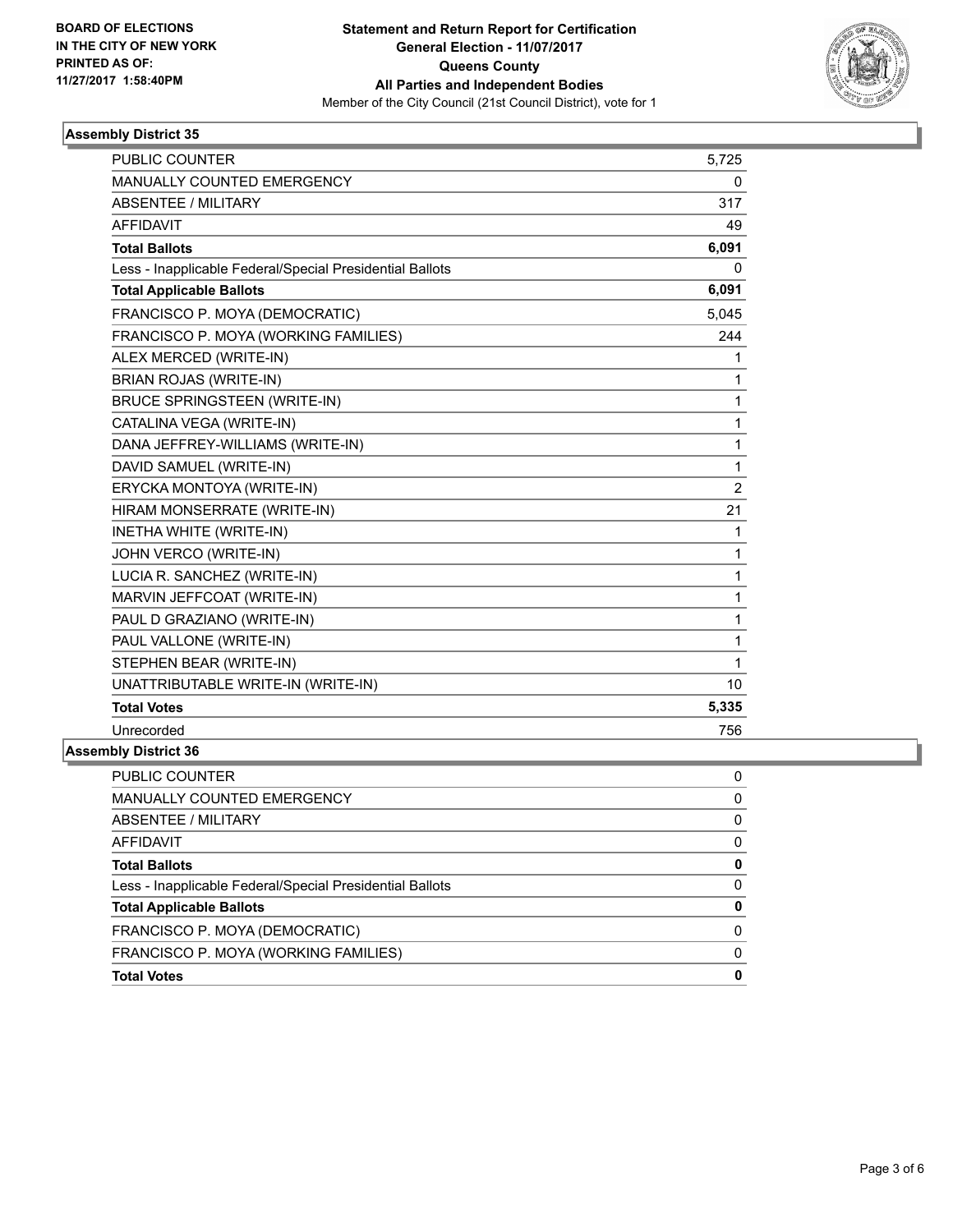

## **Assembly District 39**

| <b>PUBLIC COUNTER</b>                                    | 2,086          |
|----------------------------------------------------------|----------------|
| <b>MANUALLY COUNTED EMERGENCY</b>                        | 0              |
| <b>ABSENTEE / MILITARY</b>                               | 29             |
| <b>AFFIDAVIT</b>                                         | 33             |
| <b>Total Ballots</b>                                     | 2,148          |
| Less - Inapplicable Federal/Special Presidential Ballots | 0              |
| <b>Total Applicable Ballots</b>                          | 2,148          |
| FRANCISCO P. MOYA (DEMOCRATIC)                           | 1,611          |
| FRANCISCO P. MOYA (WORKING FAMILIES)                     | 152            |
| ADHIL LALL (WRITE-IN)                                    | 1              |
| <b>BARACK OBAMA (WRITE-IN)</b>                           | 1              |
| <b>BO DIETL (WRITE-IN)</b>                               | 1              |
| CHRISTINA FURLONG (WRITE-IN)                             | 1              |
| CRISTINA FURLONG (WRITE-IN)                              | $\overline{2}$ |
| DONALD DUCK (WRITE-IN)                                   | 1              |
| ERYCKA MONTOYA (WRITE-IN)                                | 1              |
| HIRAM MONSERRATE (WRITE-IN)                              | 5              |
| JULISSA FERREROS - COPELAND (WRITE-IN)                   | 1              |
| KONSTANTINES POULIDIS (WRITE-IN)                         | 1              |
| LARRY J ARZU (WRITE-IN)                                  | 1              |
| LOUIS ARMSTRONG (WRITE-IN)                               | 1              |
| PETER A. KOO (WRITE-IN)                                  | 1              |
| UNATTRIBUTABLE WRITE-IN (WRITE-IN)                       | 5              |
| <b>Total Votes</b>                                       | 1,786          |
| Unrecorded                                               | 362            |

#### **Assembly District 40**

| <b>Total Votes</b>                                       | 0 |
|----------------------------------------------------------|---|
| FRANCISCO P. MOYA (WORKING FAMILIES)                     | 0 |
| FRANCISCO P. MOYA (DEMOCRATIC)                           | 0 |
| <b>Total Applicable Ballots</b>                          | 0 |
| Less - Inapplicable Federal/Special Presidential Ballots | 0 |
| <b>Total Ballots</b>                                     | 0 |
| AFFIDAVIT                                                | 0 |
| ABSENTEE / MILITARY                                      | 0 |
| MANUALLY COUNTED EMERGENCY                               | 0 |
| PUBLIC COUNTER                                           | 0 |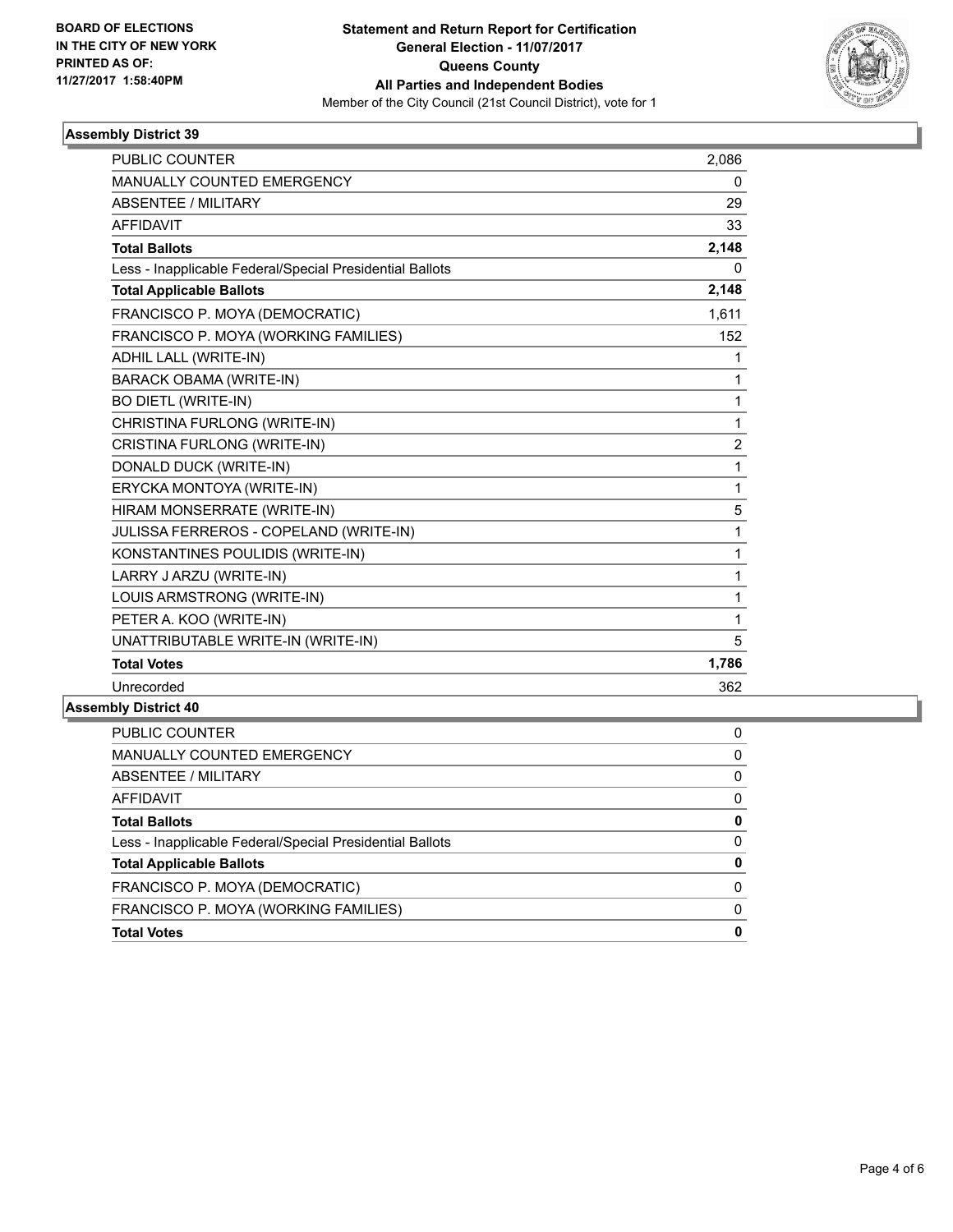

## **Total for Member of the City Council (21st Council District) - Queens County**

| PUBLIC COUNTER                                           | 9,306 |
|----------------------------------------------------------|-------|
| MANUALLY COUNTED EMERGENCY                               | 0     |
| <b>ABSENTEE / MILITARY</b>                               | 367   |
| AFFIDAVIT                                                | 95    |
| <b>Total Ballots</b>                                     | 9,768 |
| Less - Inapplicable Federal/Special Presidential Ballots | 0     |
| <b>Total Applicable Ballots</b>                          | 9,768 |
| FRANCISCO P. MOYA (DEMOCRATIC)                           | 7,828 |
| FRANCISCO P. MOYA (WORKING FAMILIES)                     | 468   |
| ADHIL LALL (WRITE-IN)                                    | 1     |
| ALEX MERCED (WRITE-IN)                                   | 1     |
| <b>BARACK OBAMA (WRITE-IN)</b>                           | 1     |
| <b>BO DIETL (WRITE-IN)</b>                               | 1     |
| <b>BRIAN ROJAS (WRITE-IN)</b>                            | 1     |
| <b>BRUCE SPRINGSTEEN (WRITE-IN)</b>                      | 1     |
| CATALINA VEGA (WRITE-IN)                                 | 1     |
| CHRISTINA FURLONG (WRITE-IN)                             | 1     |
| CRISTINA FURLONG (WRITE-IN)                              | 5     |
| DANA JEFFREY-WILLIAMS (WRITE-IN)                         | 1     |
| DANNY DROMM (WRITE-IN)                                   | 2     |
| DAVID SAMUEL (WRITE-IN)                                  | 1     |
| DONALD DUCK (WRITE-IN)                                   | 1     |
| ERAN MONSERATT (WRITE-IN)                                | 1     |
| ERYCKA MONTOYA (WRITE-IN)                                | 4     |
| <b>GERSHON GOLDMAN (WRITE-IN)</b>                        | 1     |
| HIRAM MONSERRATE (WRITE-IN)                              | 33    |
| INETHA WHITE (WRITE-IN)                                  | 1     |
| JESSIE VENTURA (WRITE-IN)                                | 1     |
| JOHN VERCO (WRITE-IN)                                    | 1     |
| JULISSA FERREROS - COPELAND (WRITE-IN)                   | 1     |
| KONSTANTINES POULIDIS (WRITE-IN)                         | 1     |
| LARRY J ARZU (WRITE-IN)                                  | 1     |
| LOUIS ARMSTRONG (WRITE-IN)                               | 1     |
| LUCIA R. SANCHEZ (WRITE-IN)                              | 1     |
| MARVIN JEFFCOAT (WRITE-IN)                               | 1     |
| PAUL D GRAZIANO (WRITE-IN)                               | 1     |
| PAUL VALLONE (WRITE-IN)                                  | 1     |
| PETER A. KOO (WRITE-IN)                                  | 1     |
| RICHARD A PERRY (WRITE-IN)                               | 1     |
| RIGOBERTO VILLALVIR (WRITE-IN)                           | 1     |
| STEPHEN BEAR (WRITE-IN)                                  | 1     |
| UNATTRIBUTABLE WRITE-IN (WRITE-IN)                       | 19    |
| <b>Total Votes</b>                                       | 8,387 |
| Unrecorded                                               | 1,381 |